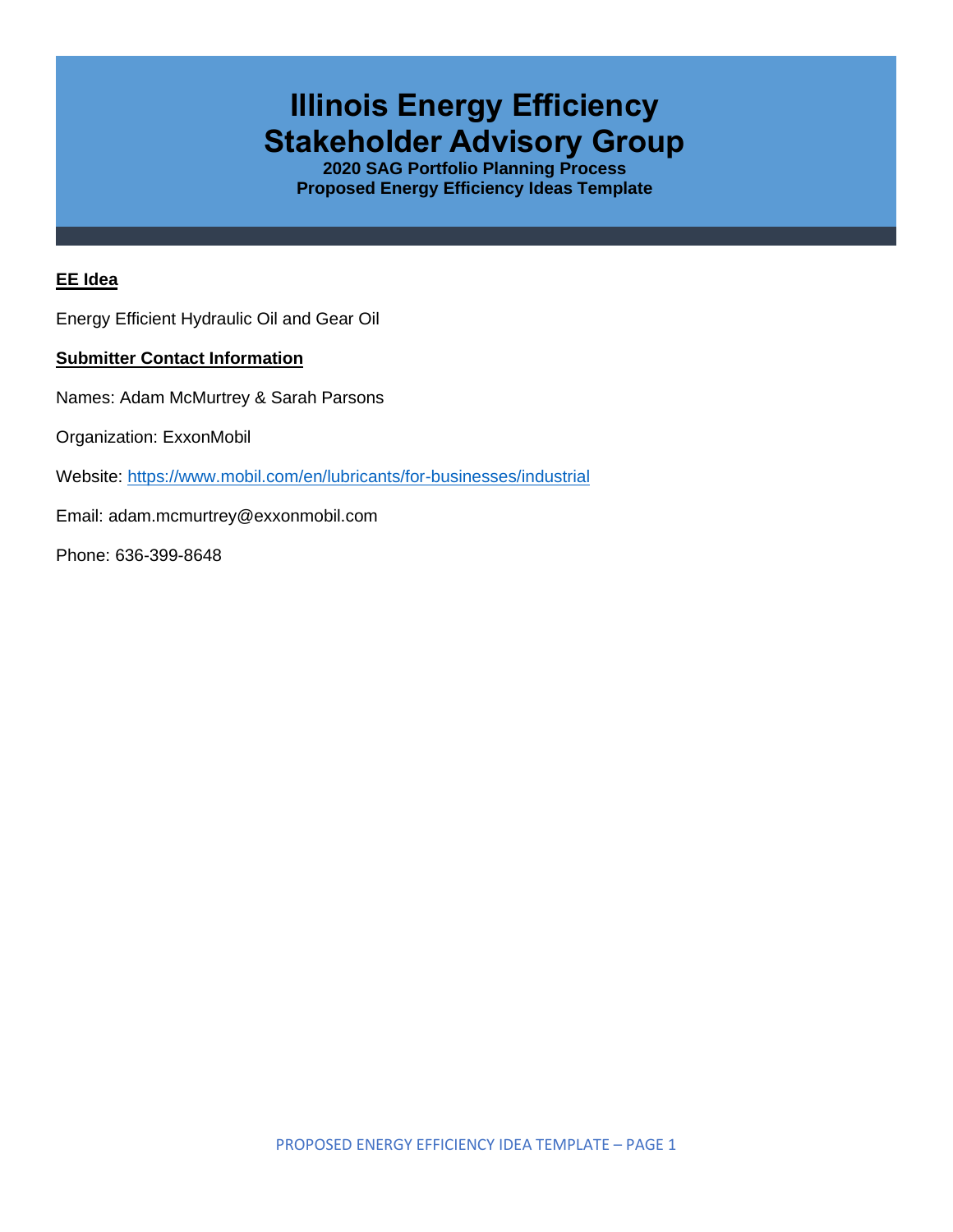## **Energy Efficiency Idea Questions**

Please check the boxes below to identify 1) the type of idea; 2) which Illinois utility or utilities will be impacted by the idea; and 3) which EE sector the idea impacts.

| Check | Type of Energy Efficiency Idea  |
|-------|---------------------------------|
| ⊠     | New Measure or New Program Idea |
|       | Proposed Program Approach       |
|       | Innovative Idea                 |

| <b>Check</b> | Illinois Utility Impacted by Energy Efficiency Idea |
|--------------|-----------------------------------------------------|
| ⊠            | Ameren Illinois                                     |
| ⊠            | ComEd                                               |
|              | Nicor Gas                                           |
| $\Box$       | Peoples Gas & North Shore Gas                       |
| ⊠            | All Illinois Utilities                              |

| <b>Check</b> | <b>Energy Efficiency Sector Targeted by Energy Efficiency Idea</b>           |
|--------------|------------------------------------------------------------------------------|
|              | Residential Customers – Single Family (non-income qualified/income eligible) |
|              | Residential Customers – Multifamily (non-income qualified/income eligible)   |
|              | Residential Customers – Single Family Income Qualified/Income Eligible       |
|              | Residential Customers – Multifamily Income Qualified/Income Eligible         |
| ⊠            | Small Business Customers (commercial & industrial sector)                    |
| ⊠            | Medium/Large Business Customers (commercial & industrial sector)             |
|              | Other (research & development, emerging technologies, market transformation) |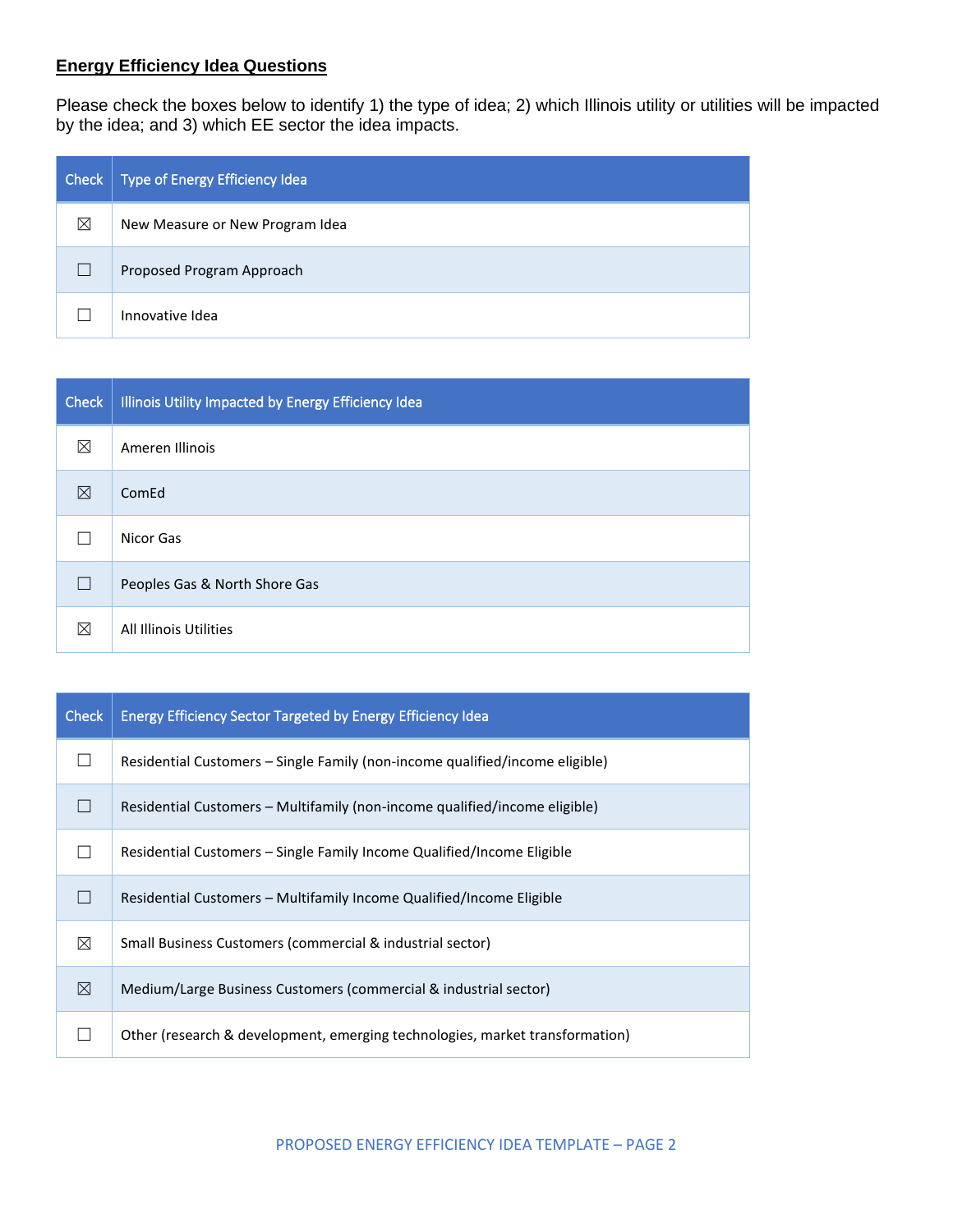## **Additional Questions**

1. **Description of Idea:** Describe the proposed idea, including the purpose of the suggested idea and rationale. Describe whether this is an idea that could be implemented in an existing EE program, or whether the idea involves establishing a new measure or program. Please indicate whether additional research may be required before implementation.

The energy efficient industrial lubricant is a proposed new measure that would be implemented through an existing EE program. The measure is based on an existing study within the Wisconsin Focus on Energy Technical Reference Manual and numerous academic and independent engineering studies. This measure was measured and verified in 2017 through the Focus on Energy Emerging Technologies Program. This measure is presented with an algorithm for savings calculation as well as a table of deemed savings values for common applications. This measure is expected to deliver consistently during all climate zones and seasons in Illinois and for equipment located both indoors and outdoors.

There are two applications where up to 6% energy savings have been noted:

1. Gear applications (mixing, gear-drive, gear reducers, drive train, transfer cases, etc).

2. Hydraulic applications (brake press, hydraulic press, molding press, plastics manufacturing, hydraulic pressure systems, excavators, etc).

In addition to manufacturing operations which consume notable quantities of energy, the mobile off-road fluid power market comprises construction, agriculture, material handling, oil and gas, and mining sectors. Combined, these markets consume up to 1.8 quads of energy per year in the United States, corresponding to approximately 6.5% of the total energy consumed in the transportation sector in 2017. <sup>1</sup> There is strong motivation within the hydraulic fluid industry to improve efficiency, productivity, performance, uptime/availability, life cycle costs, maintenance costs, and environment & safety compliance.<sup>1</sup>

Manufacturers who use electric-motor-driven hydraulic systems and electric-motor-driven gear systems can reduce energy consumption by up to  $6\%^2$ .

Some manufacturers of industrial lubricants have committed to providing products and services that help deliver tangible performance and sustainability related benefits — as well as material economic advantages to manufacturers. As a result, they have developed an extensive range of high-performance lubricants that can help increase equipment operating efficiency. At the same time, these lubricants can help contribute to reduced energy and resource use, lower emissions, and cost savings for industrial equipment.

The energy efficient industrial lubricants must meet the rigorous criteria for energy efficiency. Statistically valid data must be available to substantiate the energy efficiency claim and demonstrate a statistically significant decrease in energy consumption or increase in efficiency when compared with commercially available products designed and intended for the same application.

With so many manufacturers in the state of Illinois, improving energy efficiency of their manufacturing equipment will increase program participation and result in several MWs demand. Additionally, this energy efficient hydraulic oil will reduce costs to operate in addition to life-long costs of the equipment.